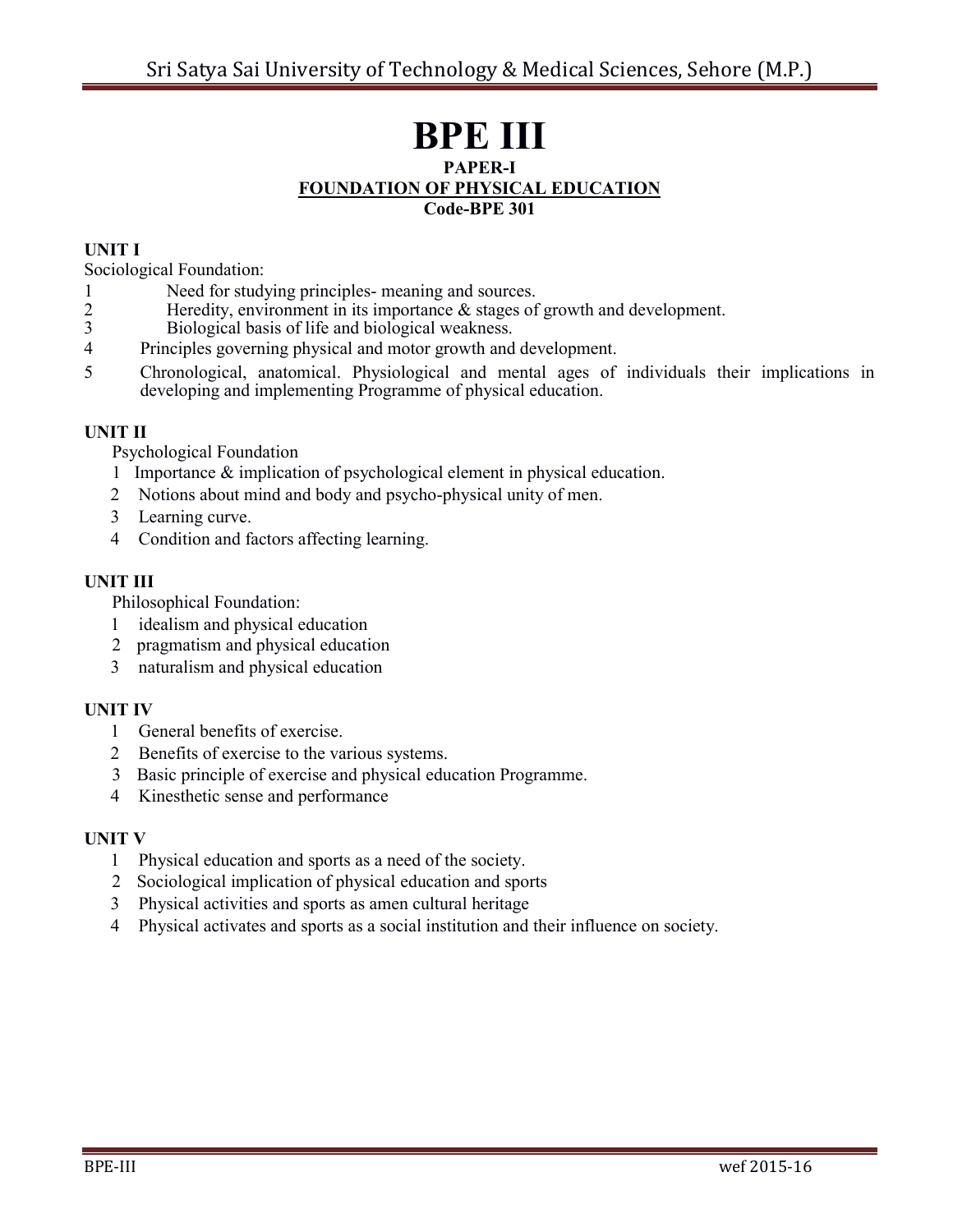#### **BPE III PAPER-II**

### **CORRECTIVES AND REHABILITATION IN PHYSICAL EDUCATION**

#### **Code-BPE 302**

#### **UNIT-I**

1.1 Meaning of Correctives Physical Education, its objectives and scope.

#### 1.2 Posture & concept

- 1.2.1 Definition, values of good posture, causes and drawbacks of bad posture.
- 1.2.2 Common postural deviations, their causes and remedial exercises.
	- 1.2.2.1 Kyphosis
	- 1.2.2.2 Scoliosis
	- 1.2.2.3 Lordosis
	- 1.2.2.4 Knock knees and Bow legs
	- 1.2.2.5 Flat feet.
- 1.3 Organization of a Corrective Gymnastic class (Group therapy) and its advantages.

### **UNIT-II**

- 2.1 Sports Injuries
	- 2.1.1 Introduction to Sports injuries
	- 2.1.2 Role of trained personnel in the management of the sports Injuries.
- 2.2.Prevention of Injuries:
	- 2.2.1 Factors causing sports injuries.
	- 2.2.2 Factors sports injuries.
	- 2.2.3 Complications of incomplete treatment

### 2.3 Common sport injuries and their immediate treatment.

- 2.3.1 Sprain
- 2.3.2 Strain
- 2.3.3 Contusion and haematoma
- 2.3.4 Dislocation
- 2.3.5 Fracture

### **UNIT-III**

#### 3.1 Rehabilitation:

- 3.1.1 Definition, objectives and scope.
- 3.1.2 Effects and uses of the therapeutic modalities in
	- 3.1.2.1 Cold Therapy
	- 3.1.2.1 Hot moist
	- 3.1.2.3 Infra Red
	- 3.1.2.4 Contrast Bath
	- 3.1.2.5 Wax Bath Therapy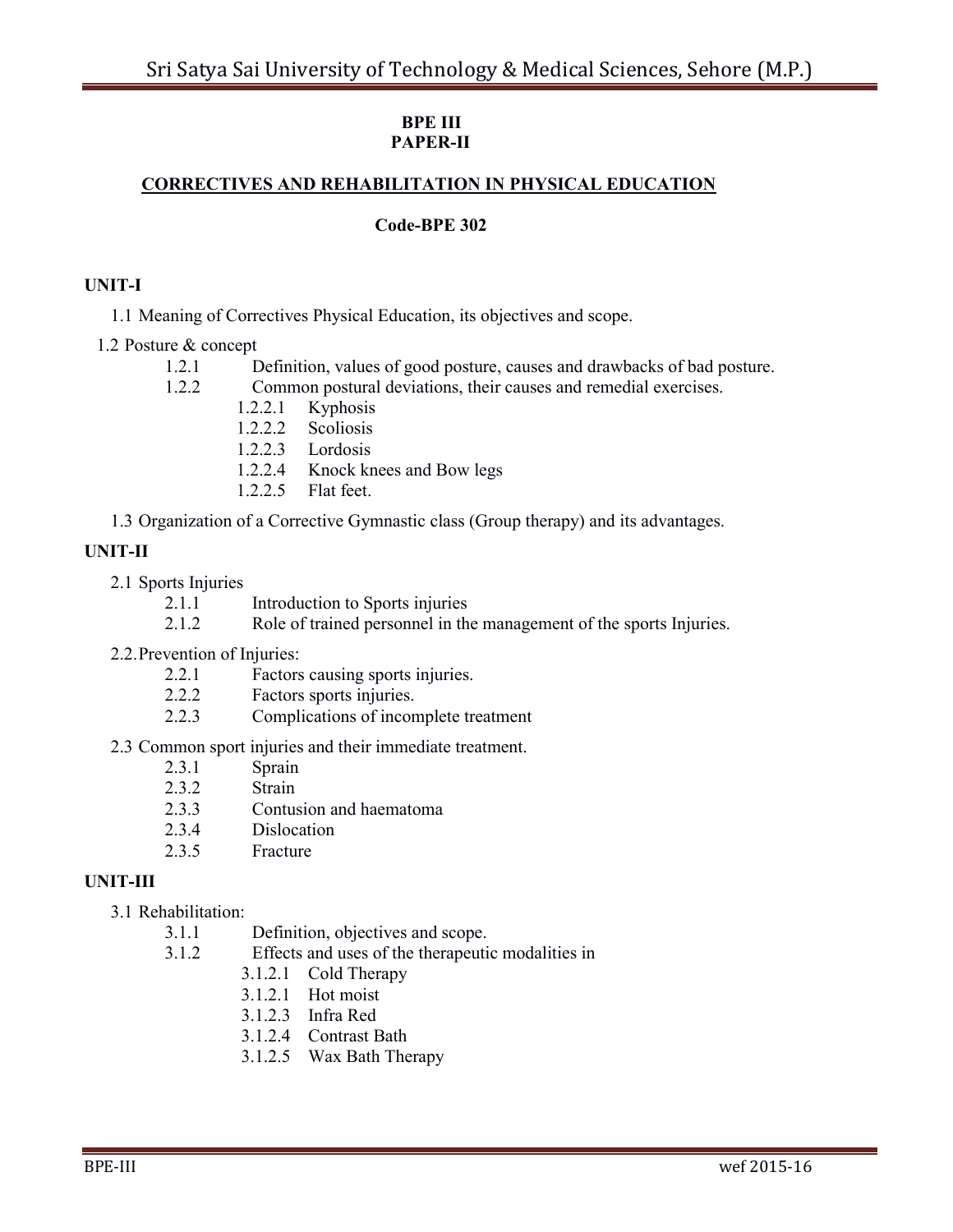### **UNIT-IV**

- 4.1 Therapeutic Exercises:
	- 4.1.1 Definition and scope of therapeutic exercises
	- 4.1.2 Classification, therapeutic effects and uses of the following:-4.1.2.1 Active Exercises (Free, Assisted and Resisted exercises)
		- 4.1.2.2 Passive Exercises (relaxed and forced exercises).
- 4.2 Muscle strength and its maintenance
	- 4.2.1 Causes of muscle weakness and its prevention
	- 4.2.2 General principles of muscle strengthening.
- 4.3 Joint mobility and its maintenance
	- 4.3.1 Factors causing limitation of joint mobility
	- 4.3.2 Methods of increasing joint mobility

#### **UNIT-V**

- 5.1 Therapeutic AND Sports Massage:
	- 5.1.1 Definition and brief history of message
	- 5.1.2 General approach to massage manipulation.
	- 5.1.3 Common Physiological effects of massage.
	- 5.1.4 Classification of massage technique
- 5.2 Common massage technique and their therapeutic uses:
	- 5.2.1 Effleurage
	- 5.2.2 Kneading
	- 5.2.3 Petri sage
	- 5.2.4 Friction
	- 5.2.5 Stroking
	- 5.2.6 Percussion Manipulations
	- 5.2.7 Shaking Manipulations.
- 5.3 Contraindications of Massage in general
- 5.4 Techniques of Massage for the limbs back and neck
- 5.5 Role of Massage in Competitive Sports.

#### **REFERENCES**

First Aid to the Injured, New Delhi, St. John Ambulance Association.

Pande, P.K., Gupta, L.C. ; 'Outline of Sports Medicine' New Delhi Jaypee Brother, 1987.

Steven, Roy, Irvin Richard, 'Sports Medicine'. Engle wood Cliff N. J.; Prentice Hall, 1983.

Gandiner M Dena : "The Principles of Exercise Therapy : London : Bell & Hyman, 1981.

Kessler Henry H : The Principles and Practices of Rehabilitation Philadelphia Lea & Febiger, 1950.3

Forester, Angela and Palastange, Nigal: Clayton's Electrotherapy 8<sup>th</sup> ed. (New Delhi CBS Publishers & Distributors, 1985)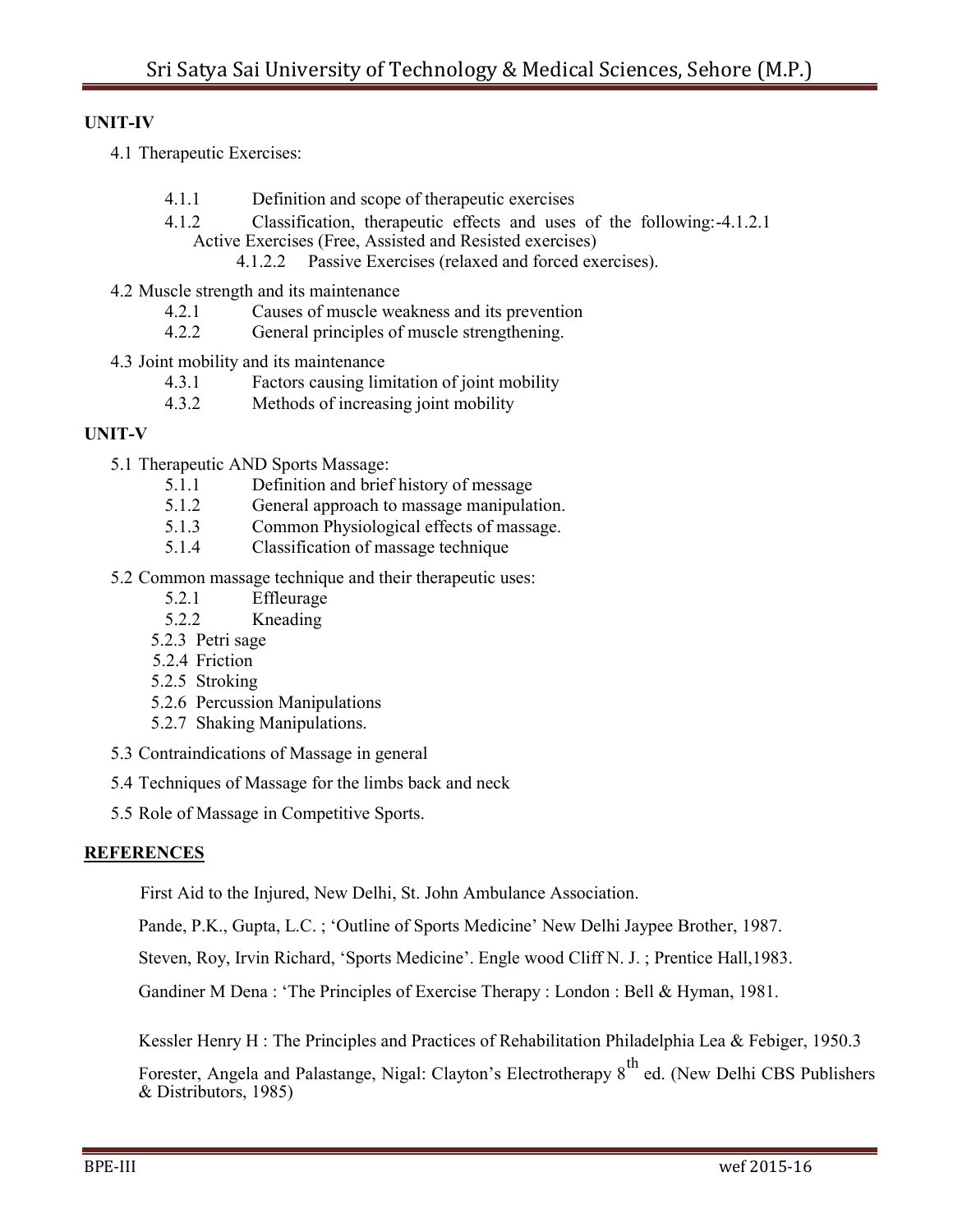Frity, Sandy: Mosley"s Fundamentals of Therapeutic Massage (Mosley Lifeline 1995)

Andrade, Carla-Krystin and clifford, paul : Outcome- Based Massage (Philadelphia Lippincott williams & Wilkins 2001)

Hall, Carrie M and Brody, Lori Thesis : Therpeutic Exercise (Philadelphia, Lippin cott williams & wilkins 1999)

Rathone, Josephine L and Hunt, Valerie V : Corrective Physical Education (Philadelphia, W.B. Saunders Company 1965)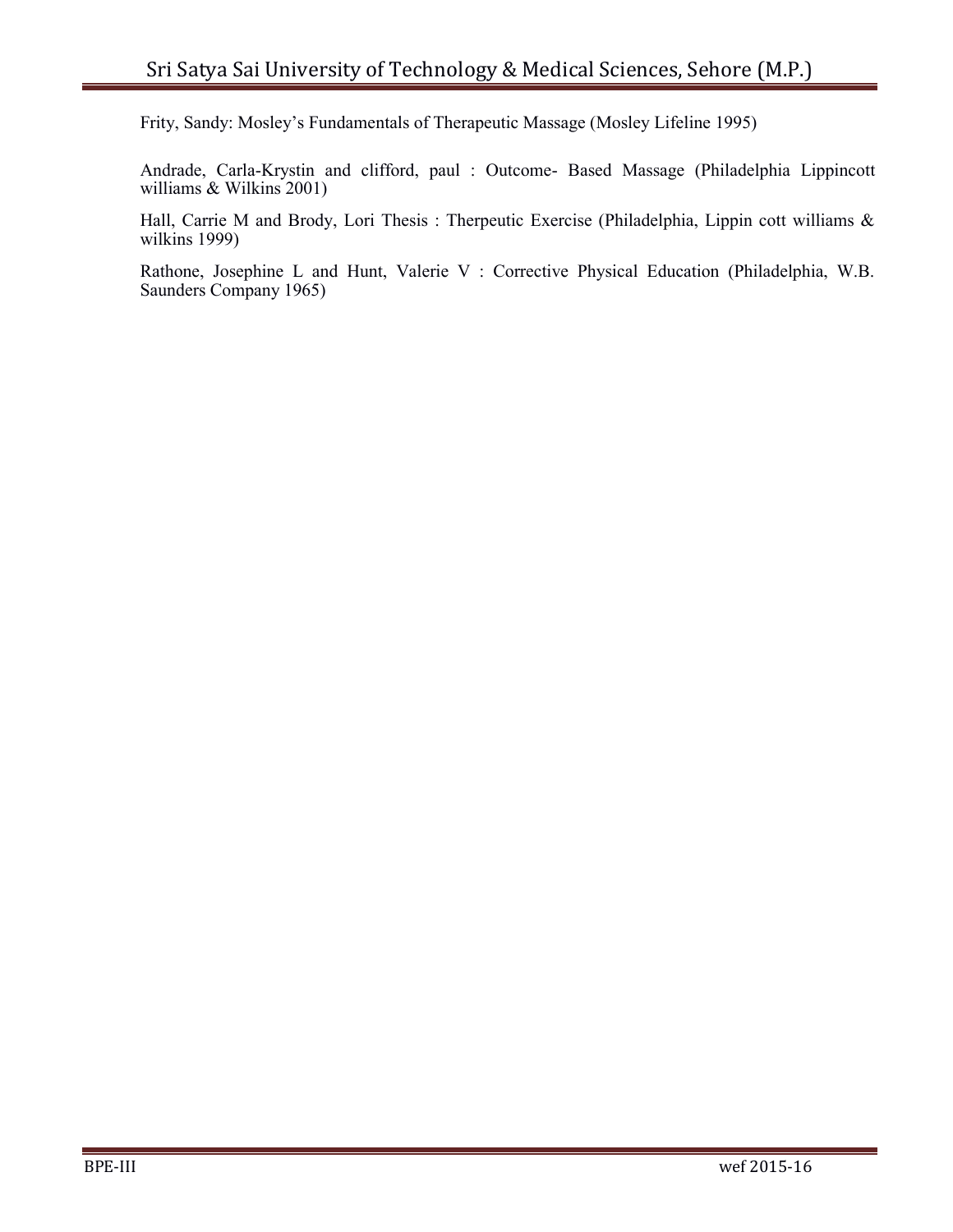#### **BPEIII PAPER-III PROFESSIONAL PREPARATION Code-BPE 303**

## **UNIT-I**

- 1. Foundation OF Professional Preparation
	- 1.1 Meaning of Professional
	- 1.2 Components of Professional Preparation.
	- 1.3 Contribution of physical education in attaining ideals of Indian democracy.
	- 1.4 Forces and factors affecting educational policies and Programme.

### **UNIT-II**

- 2. Historical Perspective
	- 2.1 Historical review of Professional Preparation in India.
		- 2.2 Professional courses being offered in professional preparation colleges in India.
		- 2.3 Professional Preparation in Physical Education in USA, USSR and UK.
	- 2.4 Beginning of Professional Preparation in the world.

## **UNIT-III**

- 3.1 Under-Graduate preparation of professional personnel.
	- 3.1.1 Purposes, Admission Requirements of Undergraduate preparation.
	- 3.1.2 Theory, Teaching practice and practical.
	- 3.1.3 Professional competencies to be developed.
- 3.2.Post-Graduate Preparation.
	- 3.2.1 Purposes & Admission requirements.
	- 3.2.2 Methods of instruction.
	- 3.2.3 Professional relations.

### **UNIT-IV**

- 4. Teacher and Teaching
	- 4.1 Teaching as a career.
	- 4.2 Basic Qualities of a successful teacher.
	- 4.3 Preparation of the specialized physical education teacher.
	- 4.4 Types of teaching jobs.
	- 4.5 Types of non-teaching jobs.

## **UNIT-V**

5.1.In-Service Education.

- 5.1.1 Nature and Scope.
- 5.1.2 Role of teacher education institutions in in-service education.
- 5.1.3 Role of Profession in in-service education.
- 5.1.4 Course and Formal education experience.
- 5.2 Evaluation.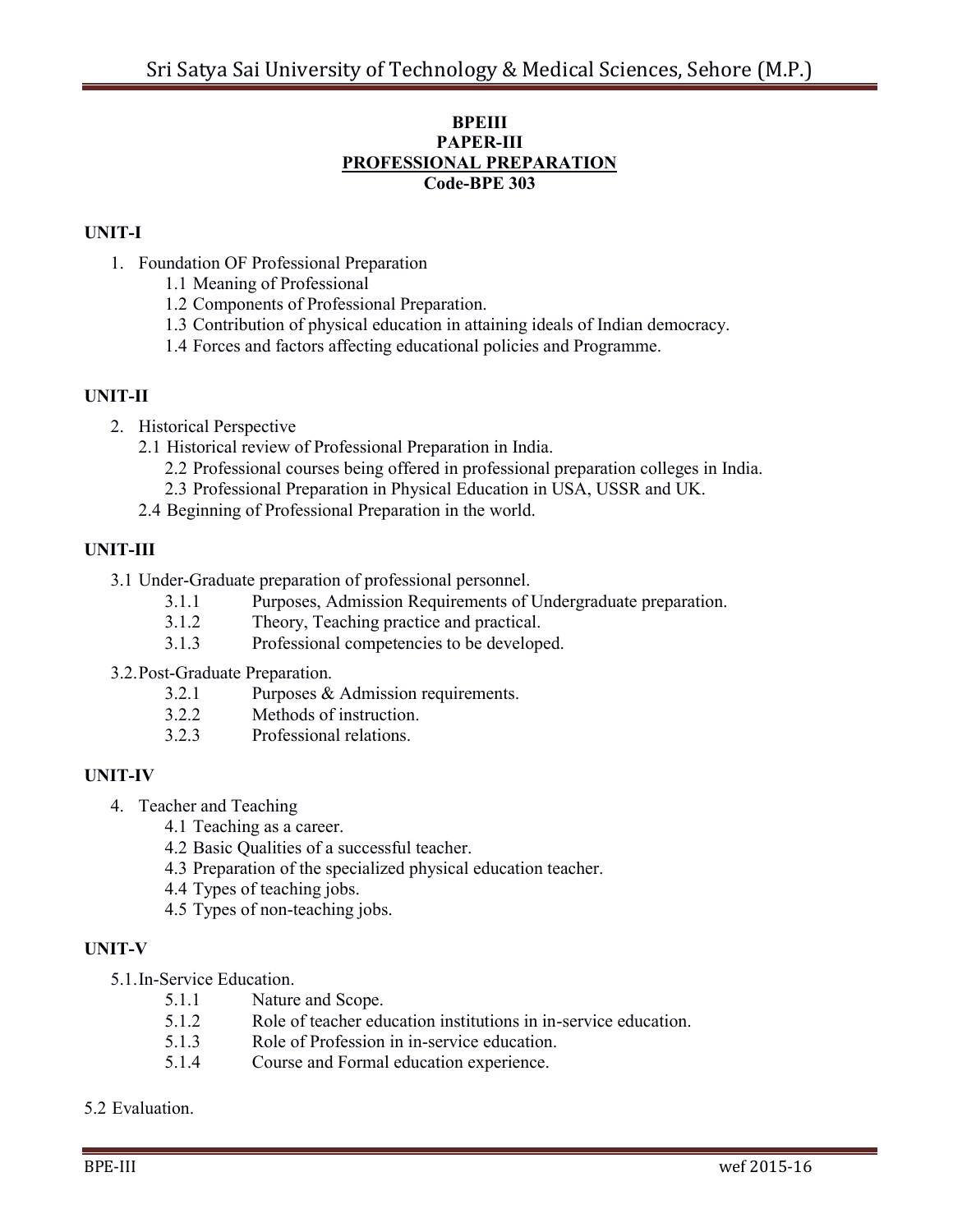- 5.2.1 Trends in evaluating professional preparation.
- 5.2.2 Evaluating the Programme of professional preparation.
- 5.2.3 Relation of evaluation to administration & Personal program.

5.3 Modern Trends in professional preparation

#### **REFERENCES**

Paper, a Laurence, Means, E. Louis. A Professional Career in Physical Education. (Englewood Cliffs, N.J. Prentice Hall, Inc. 1963.)

Jensen, R. Clayne, Administrative Management of Physical Education and Athletic Programmes. (Philadelphia Lea and Febiger, 1983.)

Snyder and Scott. Professional Preparation in Health, Physical Education and Recreation. (Commectiout, Greenwood press, Westport, 1971).

Bucher, C.A Foundations of Physical Education (Saint Louis) : The C.V. Mosby Company, 1975), Ed. 7.

Agarwal, J.C. Education Administration school Urban Location and Supervision. (New Delhi : Agra Book Depot. 1967).

Sattu, J. Bryant. Career Potentials Physical Activity. (New Jersey : Englewood Cliffs, Prentice Hall, Inc. 1971).

Kiran Sandhu, Professional preparation and career development in physical education and sports (New Delhi: Friends Publication India ) 2004

Gupta R. Sharma A & Sharma S, Professional preparation and Curriculum Design in physical education; and sports (New Delhi: Friends Publications,2004)

Willgoose GE, "The Curriculum; in ;Physical Education(Prentice hall Inc. Englewood Cliffs. N.J.) 1969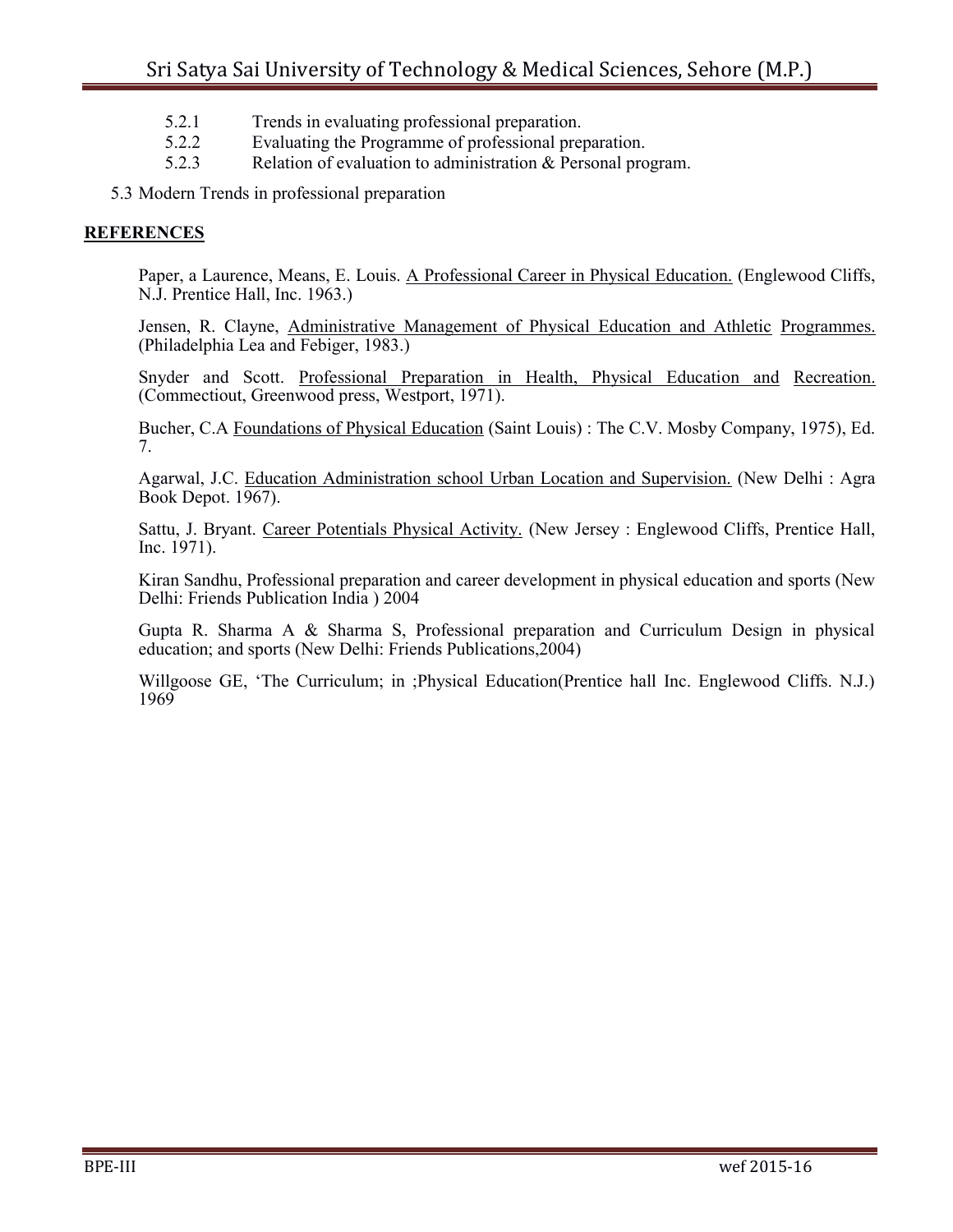#### **BPE-III PAPER-IV TESTS AND MEASUREMENTS Code-BPE 304**

#### **UNIT-I**

- 1.1 Introduction
	- 1.1.1 Meaning of Test, Measurement and Evaluation.
	- 1.1.2 Formative and summative Evaluation.
- 1.2 Needs and Importance of Tests, Measurements and Evaluation in Physical Education.

### 1.3 Introduction to Statistics

- 1.3.1 Meaning and Definitions of Statistics
- 1.3.2 Meaning and kinds of Data
- 1.3.3 Needs and Importance of Statistics
- 1.4 Frequency Table
	- 1.4.1 Meaning, Importance and uses of F.T.
	- 1.4.2 Construction of F.T.
- 1.5 Measures of Central Tendency
	- 1.5.1 Meaning, uses and calculation of mean from Ungrouped and grouped Data.
	- 1.5.2 Meaning, uses and calculation of Median from ungrouped and grouped Data.
	- 1.5.3 Meaning, uses and calculation of Mode from ungrouped and grouped Data.

## **UNIT-II**

- 2.1 Measures of Variability
	- 2.1.1 Meaning, uses and calculation of quartile Deviation from ungrouped and grouped Data.
	- 2.1.2 Meaning, uses and calculation of standard Deviation from ungrouped and grouped Data.
- 2.2 Percentiles and Deciles
	- 2.2.1 Meaning and calculation of percentiles from ungrouped and grouped data.
	- 2.2.2 Meaning and calculation of Deciles from ungrouped and grouped data.
- 2.3 Graphical Representation of Data.
	- 2.3.1 Meaning and uses.
	- 2.3.2 Construction of Frequency Polygon.
	- 2.3.3 Construction of Cumulative Frequency curve.
	- 2.3.4 Construction of smooth Frequency curve.
	- 2.3.5 Construction of Histogram/Bar Diagram.

### 2.4 Correlation

- 2.4.1 Meaning and uses of correlation
- 2.4.2 Magnitude of correlation
- 2.4.3 Calculation of correlation by Rank Difference Method.
- 2.4.4 Calculation of correlation by Product Moment Method.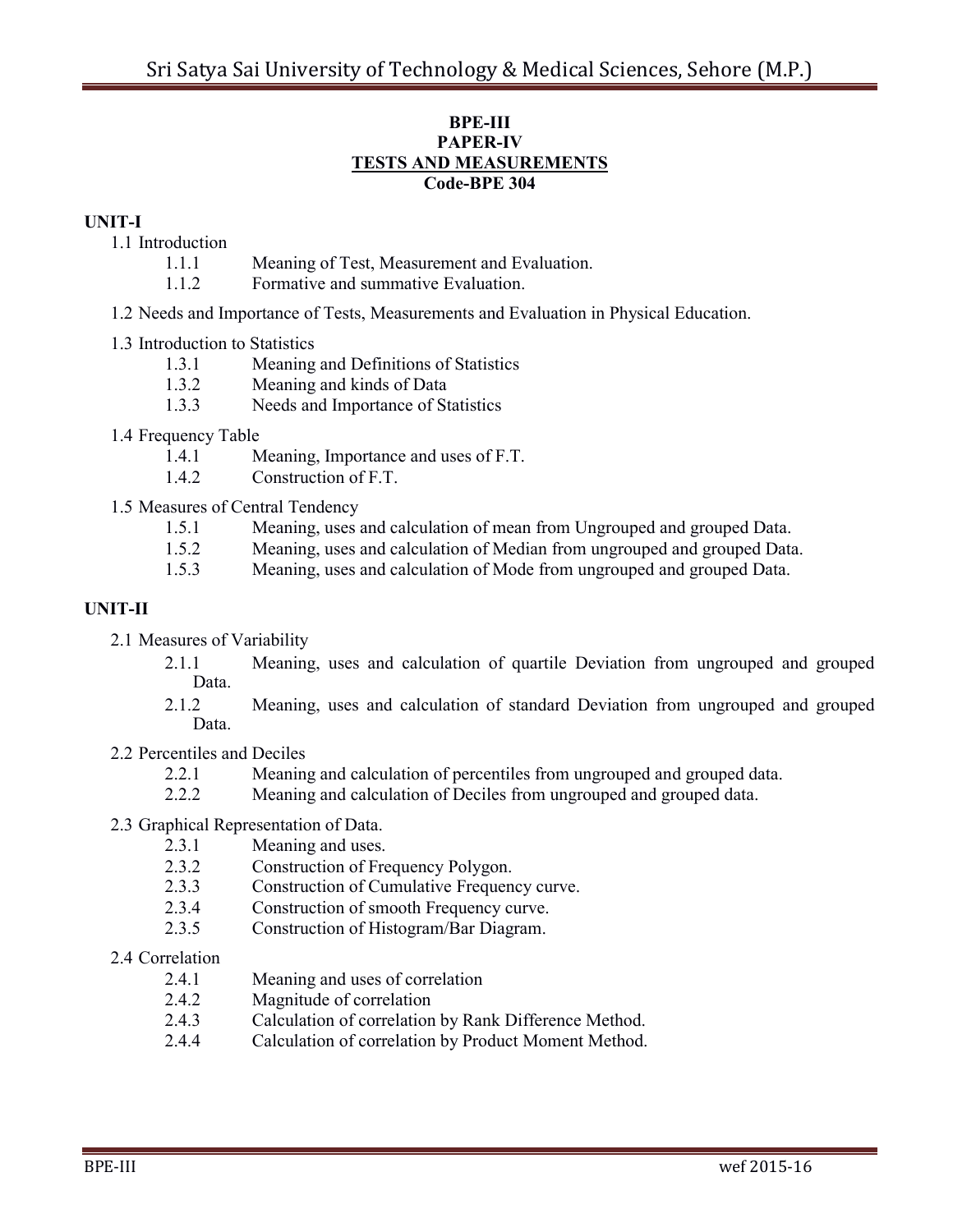### **UNIT-III**

- 3.1 Population and sample
	- 3.1.1 Meaning of population and sample
	- 3.1.2 Importance of sampling
	- 3.1.3 Principles of sampling.
	- 3.1.4 Sampling Techniques.
		- 3.1.4.1 Systematic sampling
		- 3.1.4.2 Random sampling
		- 3.1.4.3 Stratified sampling
		- 3.1.4.4 Cluster sampling
		- 3.1.4.5 Sequential sampling
- 3.2 Knowledge Test
	- 3.2.1 Importance of knowledge Test
	- 3.2.2 Types of Knowledge Tests
		- 3.2.2.1 Characteristics of objective Knowledge Test
		- 3.2.2.2 Characteristics of subjective Knowledge Test
		- 3.2.2.3 Items to be included in objective Knowledge Test
		- 3.2.2.4 Items to be included in subjective Knowledge Test
- 3.3 Technical standards of a test
	- 3.3.1 Reliability
	- 3.3.2 Validity
	- 3.3.3 Objectivity
	- 3.3.4 Norms
- 3.4 Criteria of Tests Selection
- 3.5 Administration of Testing Programme.
	- 3.5.1 Advance Preparation
	- 3.5.2 Duties during Testing
	- 3.5.3 Duties After testing.

### **UNIT-IV**

- 4.1 Somatotyping
	- 4.1.1 Meaning of Somatotyping
	- 4.1.2 Brief Account of Kretchmer"s body type
	- 4.1.3 Brief Account of Sheldon"s body type

#### 4.2.Strength Test

- 4.2.1 Maximum strength (Arms & Legs)
- 4.2.2 Explosive strength (Arms & Legs)
- 4.2.3 Strength endurance (Arms & Abdomen)

### 4.3 Cardio- Respiratory Endurance Tests

- 4.3.1 Cooper"s Run/Walk Test.
- 4.3.2 Harvard Step Test.

#### 4.4 Balance Tests.

- 4.4.1 Stock stands for static balance.
- 4.4.2 Modified Bass Test for Dynamic Balance.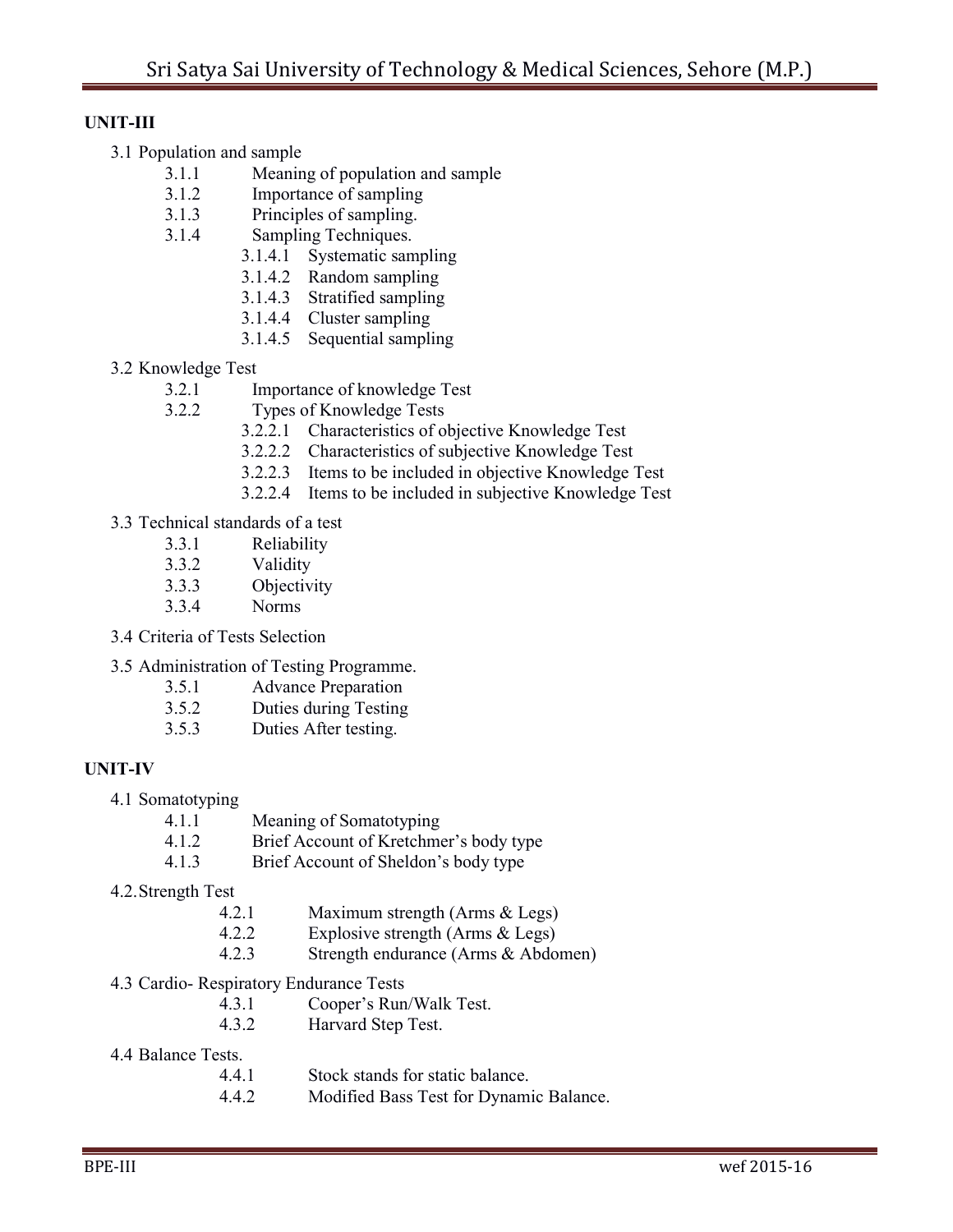| .     |                                                  |
|-------|--------------------------------------------------|
| 4.5.1 | Bridge up test for spine flexibility.            |
| 4.5.2 | Shoulder Rotation test for shoulder flexibility. |

## **UNIT-V**

- 5.1 Fitness Tests
	- 5.1.1 Rogers"s PFI.
	- 5.1.2 AAHPER youth fitness test.
	- 5.1.3 National Physical Fitness Programme.
	- 5.1.4 FYT Health Related fitness tests battery.
	- 5.1.5 JCR Test.
	- 5.1.6 Barrow Motor Ability Test (Three Items).
- 5.2 Sports Skill Tests
	- 5.2.1 Johnson Basketball Ability Tests.
	- 5.2.2 Lock Hart and McPherson Badminton Tests.
	- 5.2.3 McDonald Soccer Test
	- 5.2.4 Brady Volleyball Test.
	- 5.2.5 Harban"s Hockey Test.

## 5.3 Social Efficiency

- 5.3.1 Meaning of Social Efficiency.
	- 5.3.2 Mc Clay"s Behavior Rating Scale.
	- 5.3.3 Cowell Social behavior Trend Index.

## **REFERENCES**

Ted. A and Andrew S., "Measurement for evaluation in Phy. Edu. And exercise science." Sixth edition (Newyork WCB Mcgraw-Hill), 1999.

Barrow, H.M. and R. McGee (1971), "A Practical Approach to measurement in Physical Education." Lea and Fabiger, Philadelphia, U.S.A.

Baumartnes, T.A. and A.S. Jackson (1991) "Measurement for Evaluation in Physical Education and Exercise Science. Wm. C. Brown publishers, University of Horesten, U.S.A.

Claste, H.H., and D.H. Claske (1987), "Application of measurement to physical Education. "Practice Hal INC., Englewood Cliff, New Jersey, U.S.A.

Hasted, D.N. and A.C. Lacy (1989), "Measurement and Evaluation in contemporary Physical Education. Gorsuch Scasisbrick, Scottsdale, AZ, U.S.A.

Johnson, B.L. and J.K. Nelson (1982), "Practical measurement for Evaluation in Physical Education,  $3<sup>rd</sup>$  Ed. Subject Publications, Delhi.

Kansal, D.K. (1996), "Evaluation and Talent Selection in sports and Physical Education." DVS Publications, New Delhi (INDIA).

Kansal D.K. (1996), "Test and Measurement in sports and physical education." DVS Publications, New Delhi (INDIA)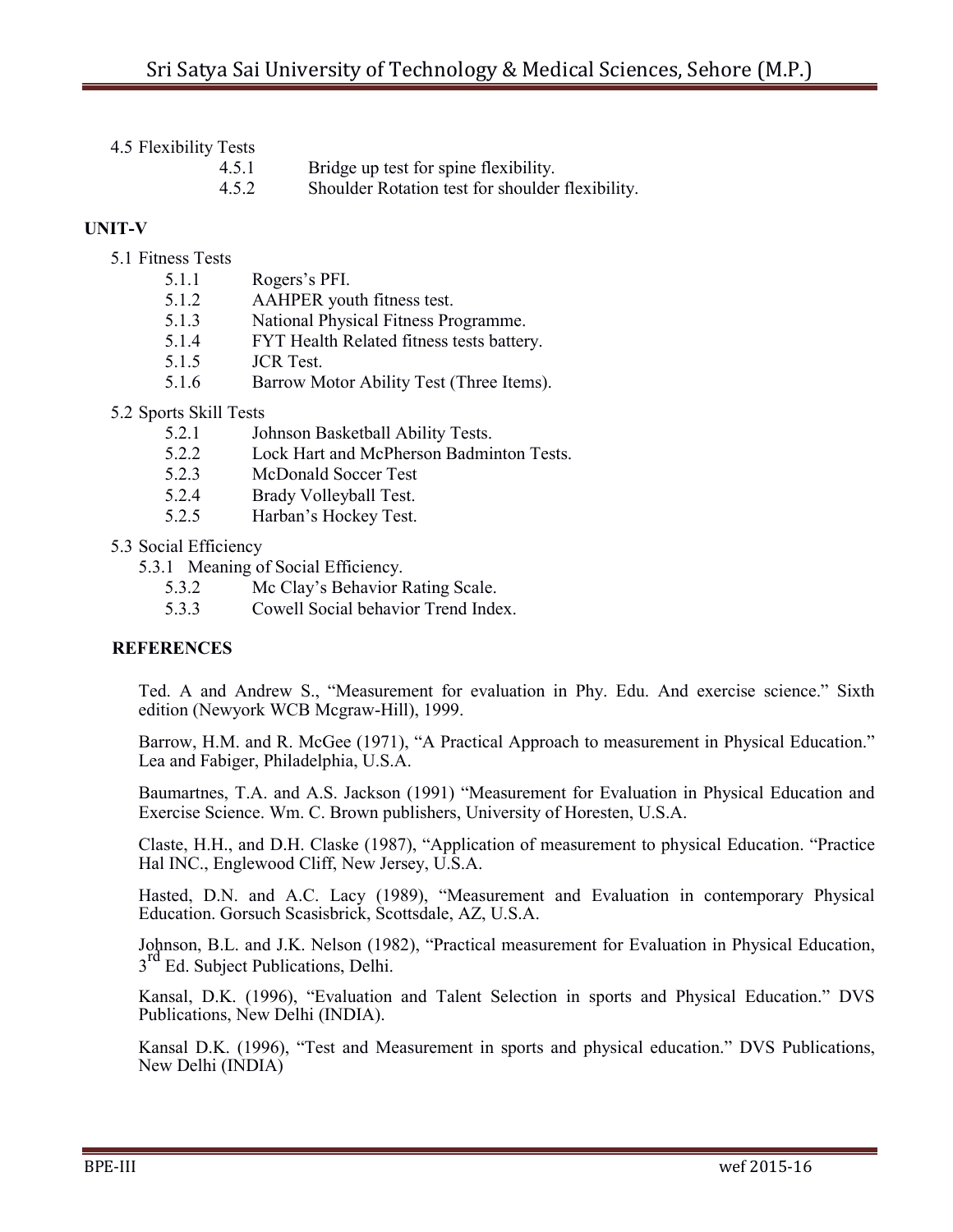Mathews, D.K. (1973), "Measurement in Physical Education." 4<sup>th</sup> Ed. W.B. Sauders Company, Philadelphia, U.S.A.

Phillips, D.A. and J.E. Harnak (1979), "Measurement and Evaluation in Physical Education." Wiley, New York, U.S.A.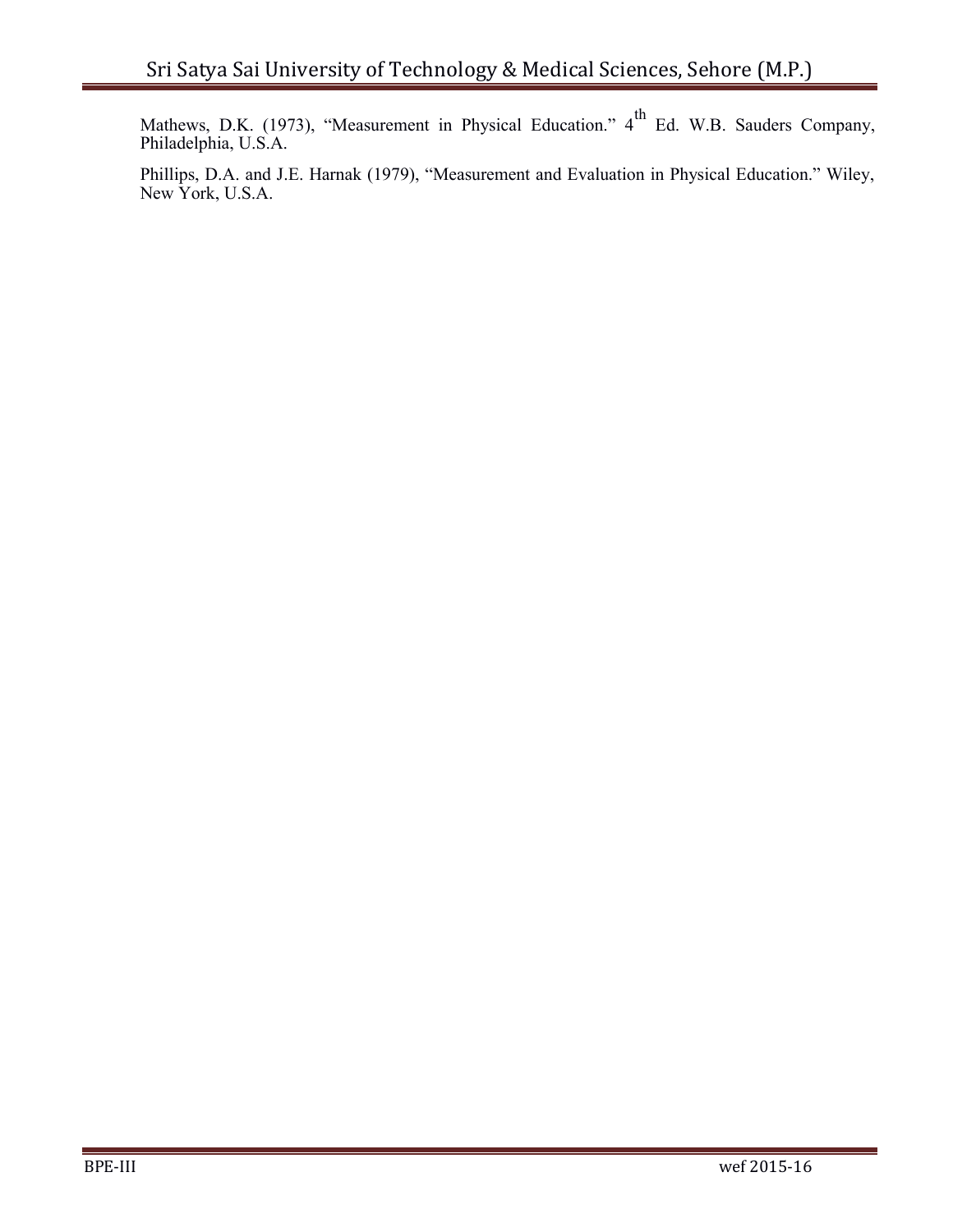#### **BPE - III PAPER-V MANAGEMENT IN PHYSICAL EDUCATION Code-BPE 305**

### **UNIT–I**

- 1. Management and Organizational Structure:
	- 1.1 Meaning and Definition of the Terms Administration and Management.
	- 1.2 Elements/Phases of Management (Planning; Organizing; staffing; Directing and Coordination; Supervision and Control/Evaluation; Re-adjustments and Improvement/Follow-up)
	- 1.3 Importance/Significance of the Subject- Management in Physical Education and Sports.
	- 1.4 Principles of Management.
	- 1.5 Schemes of Organization- Meaning.
	- 1.6 Procedure for Working-out an effective Scheme of Organization.
	- 1.7 Organizational Structure in Schools, Colleges and Universities.
		- 1.8 Organizational Structure in District and State Education Departments.

### **UNIT-II**

- 2. Facilities and Equipments:
	- 2.1 The Need for Out-door Facilities: Principles for their Location and the Recommended Area.
	- 2.2 Selection/Types of Surfaces, Drainage System, Fencing (Protection), Seating Arrangements and Parking.
	- 2.3 Guidelines/Principles for the Lay-out of Out-door Facilities.
	- 2.4 Care and Maintenance of Out-door Facilities.
	- 2.5 Gymnasium: The need, Location, Dimensions, Sample Floor Plans.
	- 2.6 Swimming Pool: The Need, Construction, Maintenance and Supervision.
	- 2.7 The Need for Equipments and their Types.
	- 2.8 Procedure for the Purchase of Equipments
	- 2.9 Principles to be followed for the Purchase.
	- 2.10 Store Room Management: Need, Location, Fixtures, Handing of equipments, Issuing Procedure and Periodical Stock-Checking.
	- 2.11 Stocking of Leather Equipments, Rubber Equipments, Wooden Equipments, Cloth Uniform Shuttle Cocks, Mattresses, Swimming and Track Equipments.
	- 2.12 Repairs and Disposal of Damaged Equipments.

### **UNIT-III**

- 3. Staff and Leadership
	- 3.1 Head of the Institute/Department and his Role in Imbibing the Spirit of Discipline among his Staff and Students.
	- 3.2 Qualifications of Physical Educators for Different Level Assignments.
	- 3.3 Qualities of a Good Physical Education Teacher.
	- 3.4 Staff Co-operation and its Significance.
	- 3.5 Involvement/Development of Voluntary Services of Other Teachers for physical Education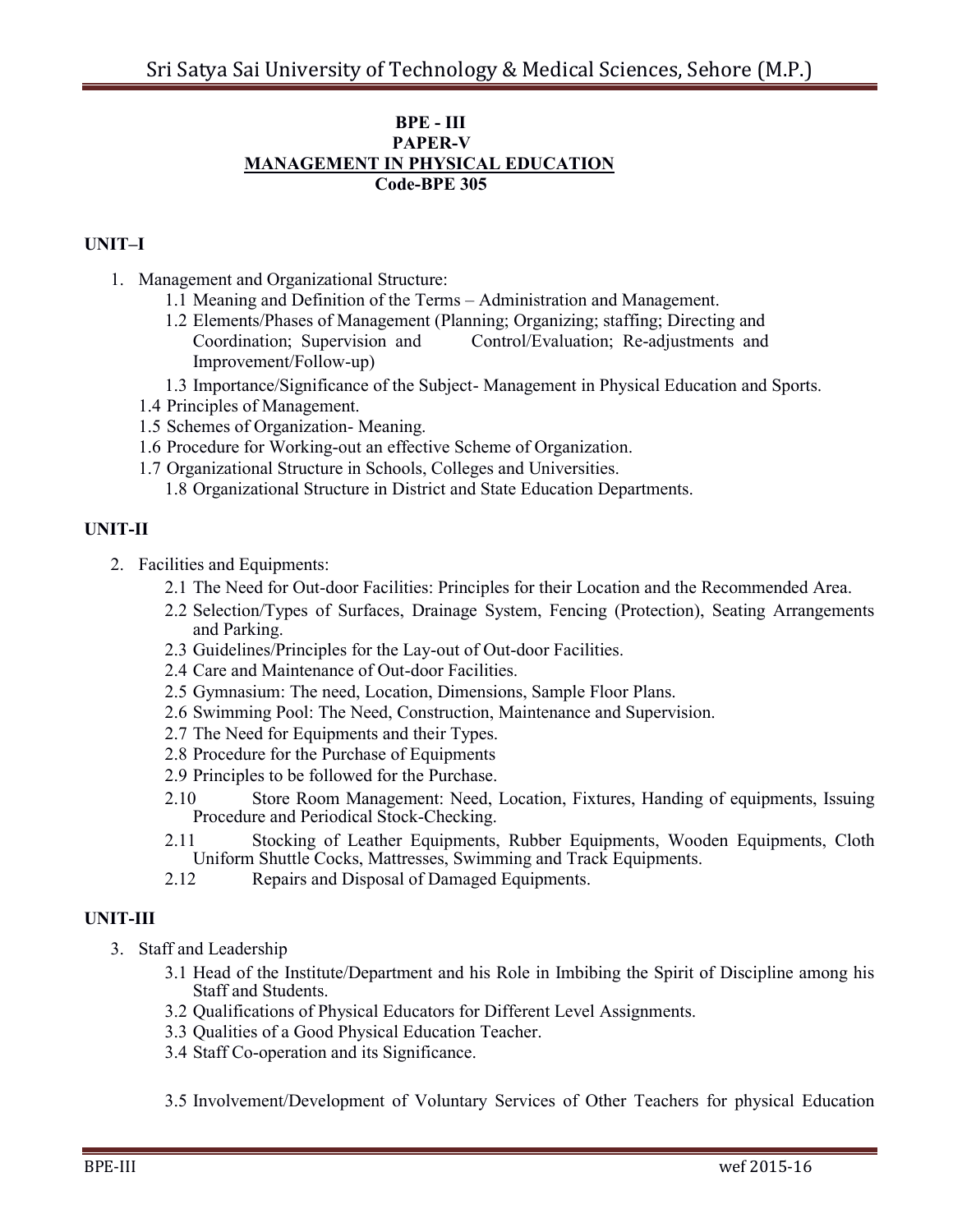Programs.

- 3.6 Student Leadership: Meaning, Elements, and Values/Significance.
- 3.7 Selection, Training and Recognition of Student Leaders.

### **UNIT-IV**

- 4. Intramurals, Extramural and Public Relations
	- 4.1 Meaning and Values of Intramural Program.
	- 4.2 Units, Events and Points System for Competition.
	- 4.3 Sample Rules to be followed for Intramurals.
	- 4.4 Rewards and Incentives for Winners.
	- 4.5 Meaning and Educational Outcomes of Extramural.
	- 4.6 Evil Practices in Extramural.
	- 4.7 Limitations on Participation.
	- 4.8 Team Management: Selection & Training (Coaching Camps etc.)
	- 4.9 Tour Management (Physical Education Teacher as manager of the Team)
	- 4.10 Tournament Management, Opening and Closing Ceremonies; various Committees and their Responsibilities.
	- 4.11 Definition and meaning of Public Relations.
	- 4.12 Need for a Public Relation Program in Physical Education.
	- 4.13 Principles to be followed for a good Public relation Program.
	- 4.14 Techniques of Public Relation.
	- 4.15 Relation of the physical Education Teacher with the Students, Parents, Colleagues, Principal and Supervisor etc.

## **UNIT-V**

- 5. Class management, Office Management and Physical Education Budget.
	- 5.1 Teacher"s Preparation before Class (Lesson Plan, Markings of the Courts, Necessary Equipments Suitable Uniform).
		- 5.2 Students Preparation.
		- 5.3 Handling and Controlling the Class.
		- 5.4 Attendance System.
		- 5.5 Grading the Student.
		- 5.6 Preparing Reports.
		- 5.7 The Need for Office, its Location and Set-up.
		- 5.8 Office Function and Practices.
		- 5.9 Meaning and Importance of `Budget` in Physical Education.
		- 5.10 Budget Making (Steps, Areas of Income and Expenditure).
		- 5.11 Account Keeping.
		- 5.12 Petty Cash Fund/Imp rest.

## **REFERENCES**

Joseph P.M. Organization of Physical Education *,* The Old Students Association, IIPE, Candiwali, Bombay 1963.

Voltmar, B.P. et. al. The Organization and Administration of Physical Education., Prentice Hall Inc.,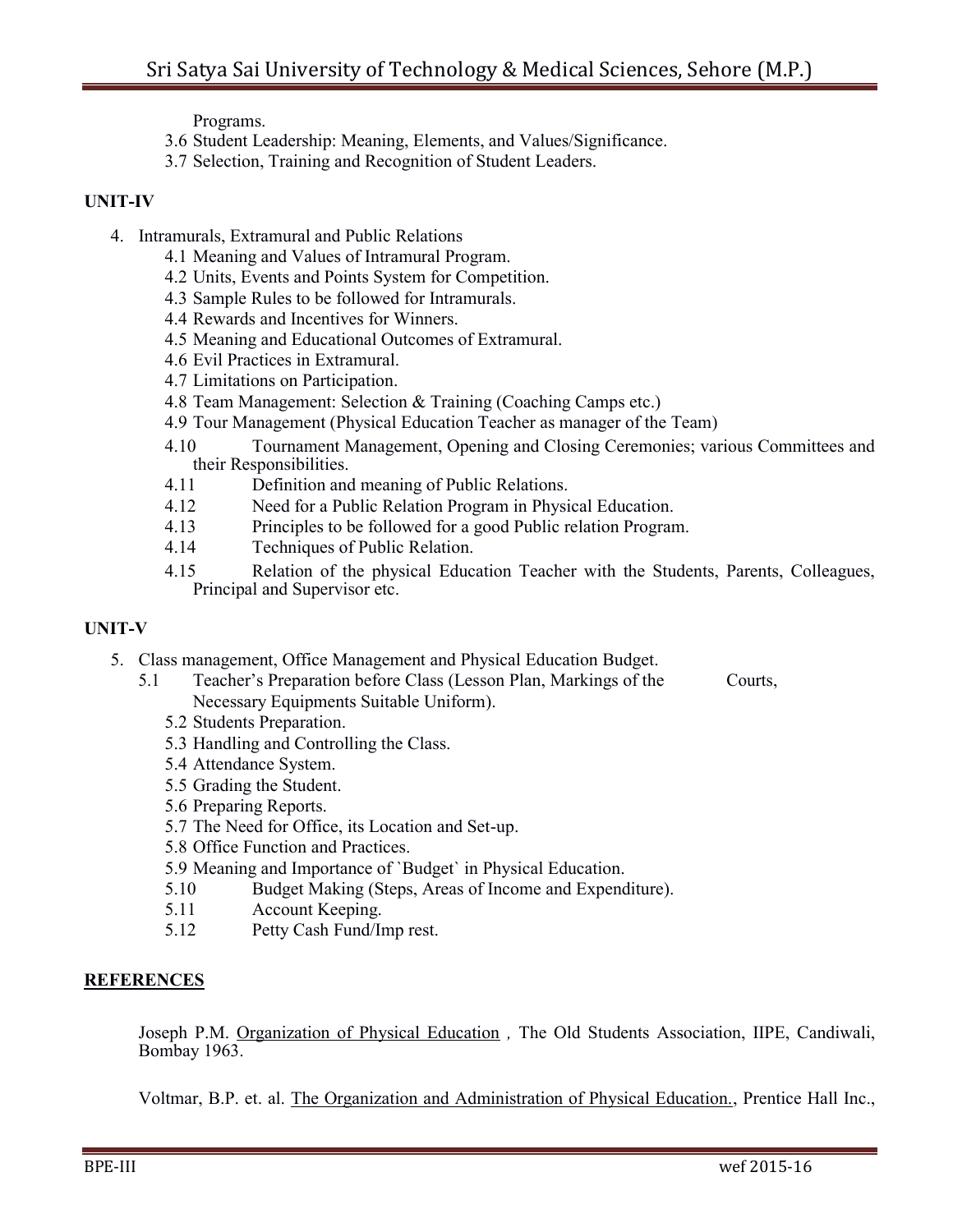New Jersey, 1979.

Bucher, C.H. Administration of Physical Education and Athletic Programmes, The C.V. Mosby Company, London, 1983.

Zeigler, E.M. and Dewie, G.W. Management Competency Development in Sports and Physical Education, Lea and Febiger, Philadelphia, 1983.

Maheshwari, B. Management by Objectives, Tabe Mc. Graw Hill Publishing Company Ltd., New Delhi, 1982.

Allen, L.A. Management and Organization, Mc-Graw Hill Book Company, Inc., London, 1958.

Newman, W.D. Administrative Action, Prentice Hall I.C., New Jersey, 1963.

Huges, W.L. et. al. Administrative of Physical Education, The Ronald Press, Company, New York, 1962.

Venderzwaq, H.J. Sports Management in Schools and Colleges, McMillan Publishing Company, New York, 1935.

Larry Horine, Administration of Physical Education and Sports, Wm.C. Brown Publishers, 1991 (IInd Edition)

Griffin, Fundamentals of Management (IV Edition), Houghton Miffin Company, Boston, New York,2006.

Dr. S. Dheer & Radhika Kamal, Organisation and Administration of Physical Education, Friends, Publication (India), 2002.

Rober L. Mathis & John H. Jackson Human Resource Management (NinthEdition) South Western College Publishing,2000.

Jackquelyn Cuneed & M. Joy Sidwell, Sports Management Field Experiences, 1994, Fitnson Information Technology ;Inc.

P.Gerg Compert, Directory of Undergraduate Programms is Sports Management, Fitness Information Technology 2005.

Joy T. Desensi & Danny Roserrberg, Ethics and Morality in Sorts Management. Fitness.

Rechard M. Hodgetts, Management-Theory, Process & practice (IV Editional, Harcourt Brace Jovanovich, Publishers-1985